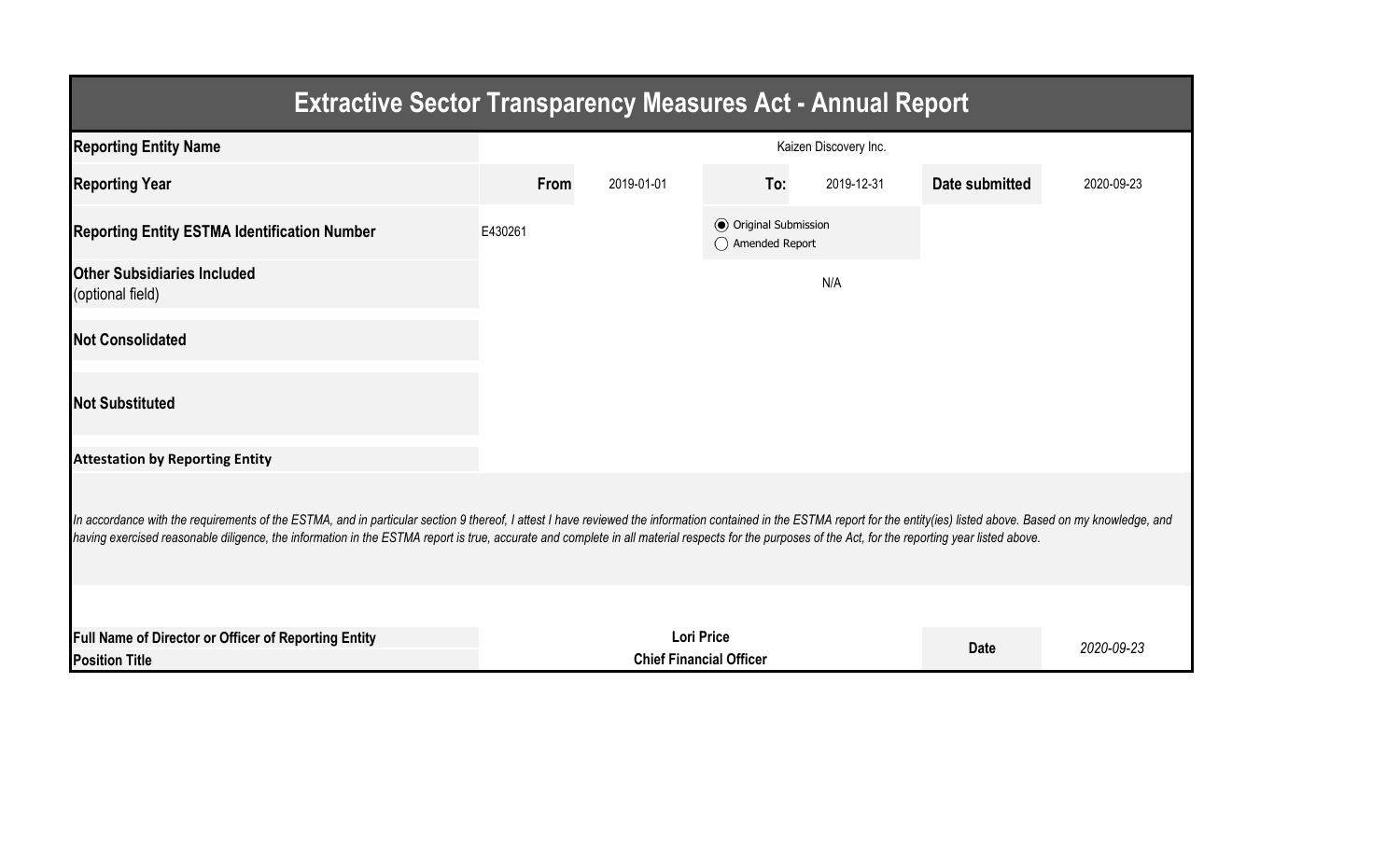| <b>Extractive Sector Transparency Measures Act - Annual Report</b>                                                                                                               |                                       |                                                                    |                                         |                  |         |                                |                |                  |                                                  |                               |                                                                                                                                              |  |
|----------------------------------------------------------------------------------------------------------------------------------------------------------------------------------|---------------------------------------|--------------------------------------------------------------------|-----------------------------------------|------------------|---------|--------------------------------|----------------|------------------|--------------------------------------------------|-------------------------------|----------------------------------------------------------------------------------------------------------------------------------------------|--|
| <b>Reporting Year</b><br><b>Reporting Entity Name</b><br><b>Reporting Entity ESTMA</b><br><b>Identification Number</b><br><b>Subsidiary Reporting Entities (if</b><br>necessary) | From:                                 | 2019-01-01                                                         | To:<br>Kaizen Discovery Inc.<br>E430261 | 2019-12-31       |         | Currency of the Report CAD     |                |                  |                                                  |                               |                                                                                                                                              |  |
| <b>Payments by Payee</b>                                                                                                                                                         |                                       |                                                                    |                                         |                  |         |                                |                |                  |                                                  |                               |                                                                                                                                              |  |
| Country                                                                                                                                                                          | Payee Name                            | Department/Agency<br>within Payee that<br><b>Received Payments</b> | <b>Taxes</b>                            | <b>Royalties</b> | Fees    | <b>Production Entitlements</b> | <b>Bonuses</b> | <b>Dividends</b> | Infrastructure<br>Improvement<br><b>Payments</b> | Total Amount paid to<br>Payee | <b>Notes</b>                                                                                                                                 |  |
| Peru                                                                                                                                                                             | Government of the Republic<br>of Peru | Ministerio de Cultura                                              |                                         |                  | 800     |                                |                |                  |                                                  |                               | Payments remitted in Peruvian Soles and<br>800 has been converted to Canadian dollars<br>using an average exchange rate of 0.4029            |  |
| Peru                                                                                                                                                                             | Government of the Republic<br>of Peru | Ministerio de Energía y<br>Minas                                   |                                         |                  | 193,000 |                                |                |                  |                                                  | 193,000                       | Payment of C\$193,000 remitted in U.S.<br>dollars and has been converted to<br>Canadian dollars using an average<br>exchange rate of 1.3377. |  |
|                                                                                                                                                                                  |                                       |                                                                    |                                         |                  |         |                                |                |                  |                                                  |                               |                                                                                                                                              |  |
| <b>Additional Notes:</b>                                                                                                                                                         |                                       |                                                                    |                                         |                  |         |                                |                |                  |                                                  |                               |                                                                                                                                              |  |